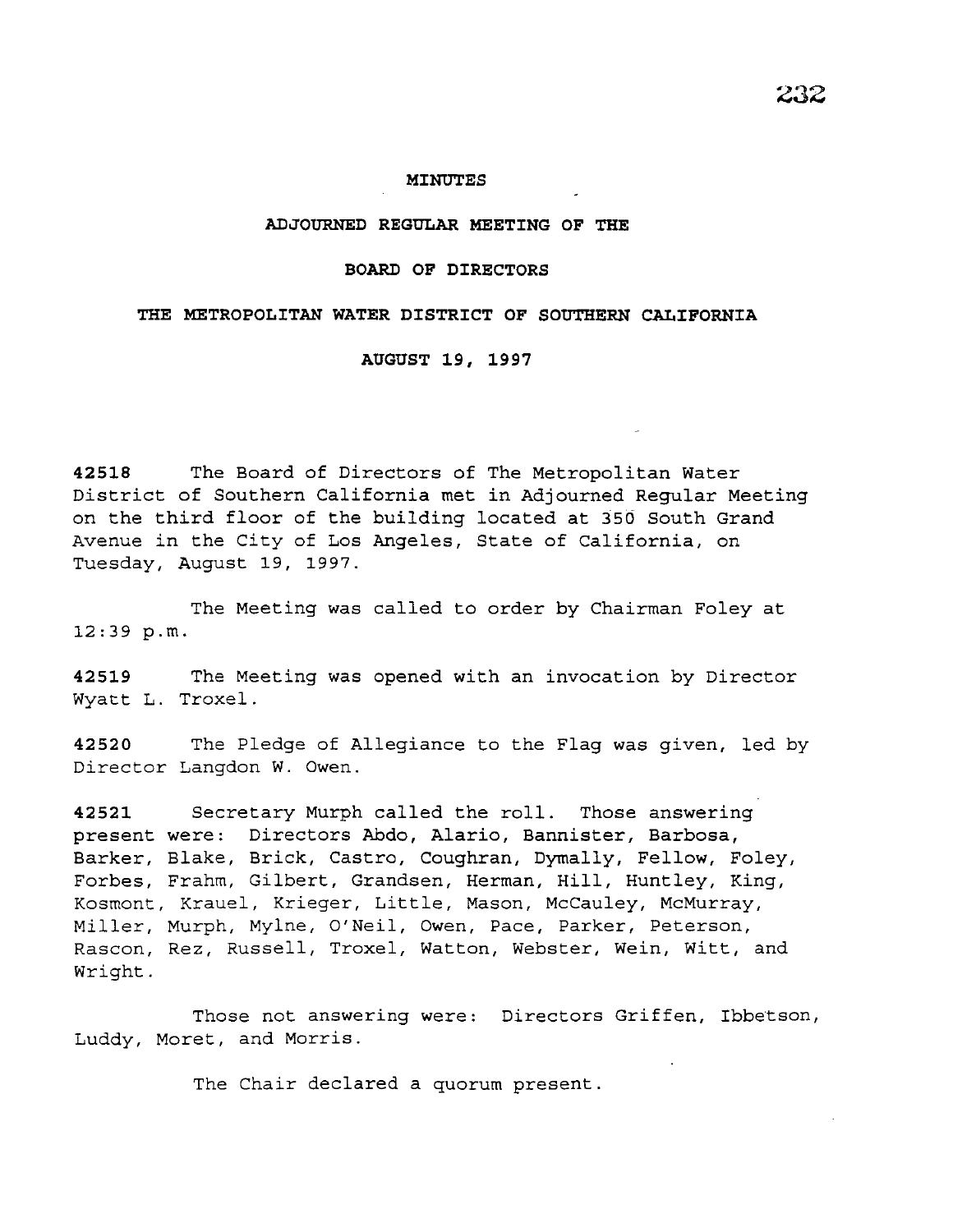**<sup>42522</sup>**Chairman Foley inquired if there were any additions to the agenda. There being none, the Chair declared only those matters listed on the agenda would be considered.

**42523** Chairman Foley invited members of the public to address the Board on matters within the Board's jurisdiction.

General Counsel Taylor reported that before each Director was a letter from the Morring Family Trust dated August 15, 1997, objecting to Agenda Item 8-10, the Resolution of Necessity regarding Parcel No. INFED1-11- 120PEA1, and requested that the letter be made a part of the record.

Chairman Foley invited San *Diego* City Councilman Harry Mathis to address the Board.

Mr. Mathis shared with the Board the City of San Diego's perspective on important water issues facing the city, and assured the Board that a cooperative relationship between San Diego and Metropolitan is an essential element to San Diego's future well-being. He reported on the factors that have caused the city to develop a strategy to insure that its future *is* not clouded by uncertainty regarding long-term availability of water to meet its growing needs. He stated that the Imperial Irrigation District's transfer agreement *is* an essential element in their strategy for assuring a long-term availability of adequate future water supplies, and assured the Board that San Diego has no intention to adversely impact any of the member agencies, and that the Imperial transfer agreement will benefit everyone in the long run.

Jan Zuppardo spoke on behalf of her mother Marylouise Zuppardo, and expressed her concern for the necessity of the Inland Feeder Project.

Attorney Jeff Caufield spoke on behalf of several property owners in the Inland Feeder Project area and expressed his concern regarding the' siting and location of the project and felt that no valid offers were made to the owners.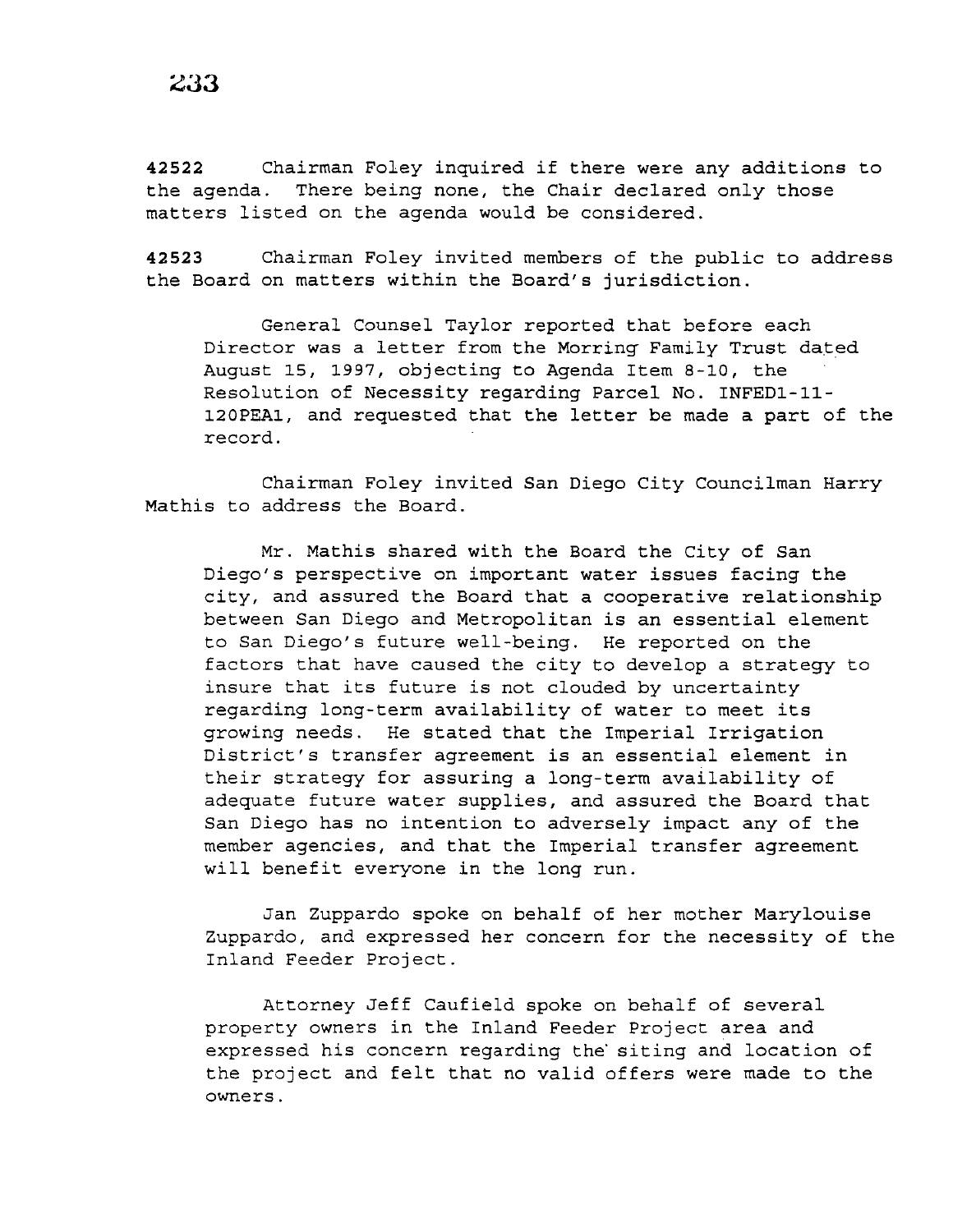Craig Banta, property owner in the Inland Feeder Project area, stated his concern for his property being included in the project, the amount offered for the tunnel easement, and the impact of the tunnel on his groundwater well.

**42524** Director Dymally introduced Elvin Moon, a prominent businessman and activist in the community, who was recently appointed by President Clinton to the Committee on Infrastructure Protection.

Director Krauel introduced Nora Jaeschke, member of the San Diego County Water Authority Board.

Director Castro introduced Albert Robles, member of the Central Basin Municipal Water District's Board and Treasurer of the City of Southgate.

**42525** There being no objection, the Chair ordered the reading of the Minutes of the Meetings held June 10 and July 8, 1997, dispensed with, copies having been mailed to each Director.

Director Blake moved, seconded by Director Dymally and carried, approving the foregoing Minutes as mailed.

42526 The General Counsel's letter dated August 5, 1997, was presented, transmitting the credentials evidencing the appointment by the City of Long Beach of Helen Z. Hansen as its representative on Metropolitan's Board for a term ending December 31, 2000, replacing Henry J. Meyer.

General Counsel Taylor reported the credentials had been examined and found legally sufficient. The Chair ordered the credentials, together with the General Counsel's letter, received and filed.

The Oath of Office as a Director of Metropolitan was administered to Mrs. Hansen by Dee Baca, Notary Public. The Chair ordered the Oath of Office received and filed.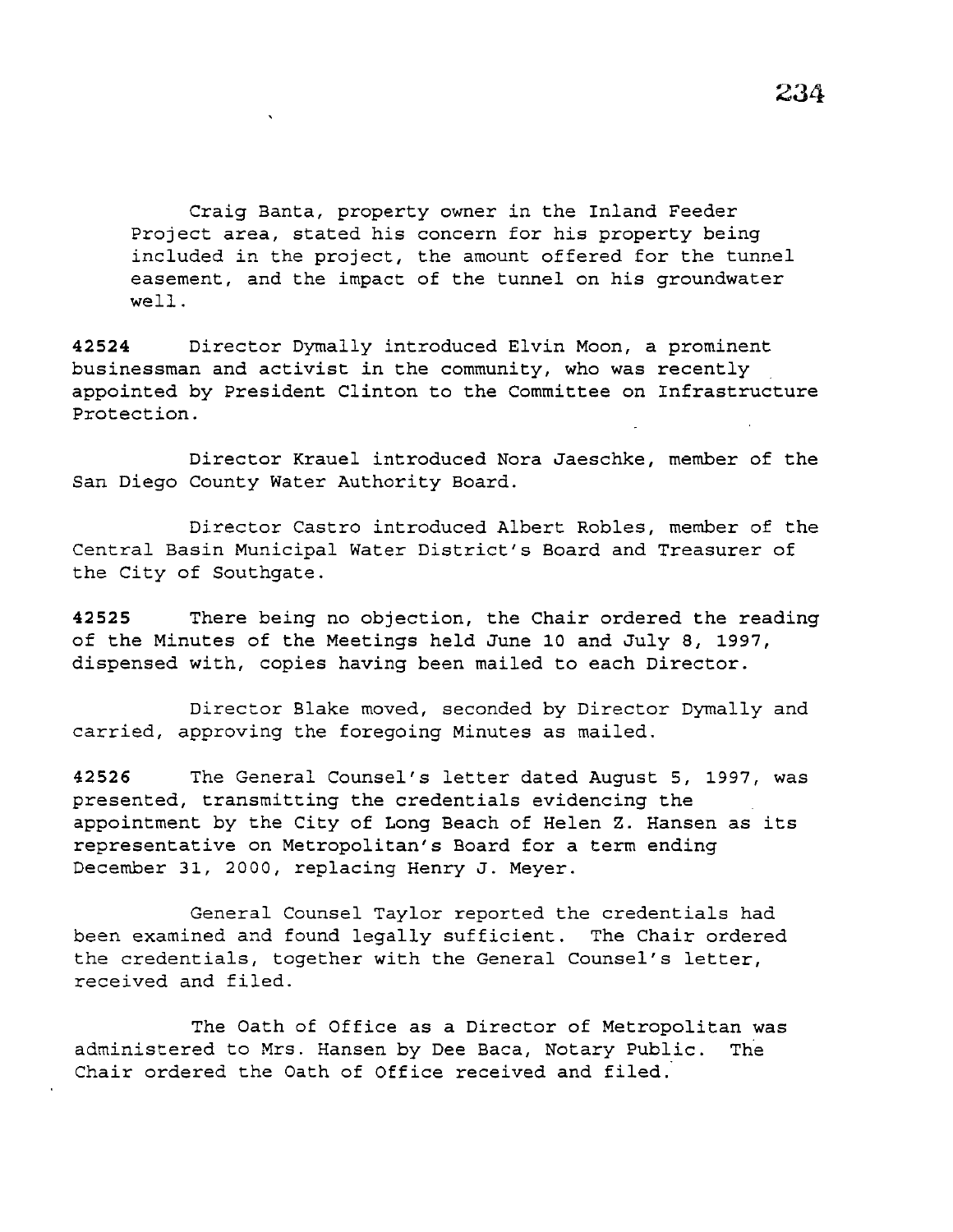Following an introduction by Charles H. Parks, President, Long Beach Water Commission, Mrs. Hansen took her seat as a Director representing the City of Long Beach.

**42527** Vice Chairman Miller moved, seconded by Director Blake and carried, approving the committee assignments recommended by the Executive Committee of Director Hansen to the Budget and Finance and the Organization and Personnel Committees.

**42528** Chairman Foley announced he has appointed Directors Murph and Wright to the Information Systems Ad Hoc Committee, and Directors Barbosa and Kosmont to the Special Audit Committee.

**42529** Chairman Foley presented a Commendatory Resolution to former Director Gary A. Morse for his three and one-half years of service on Metropolitan's Board, representing Central Basin Municipal Water District.

**42530** The Chair ordered the Declaration of the Executive Secretary as to posting the Notice of Adjournment of the Regular Meeting of August 12, 1997, to August 19, 1997, received and filed.

**42531** A letter from the General Manager dated August 15, 1997, was presented, reporting that the Original Certificates of the County Auditors for the six counties in which areas of the District lie are on file in the Office of the Controller, certifying the fiscal year 1997-98 assessed valuations of all property used for calculating Metropolitan's tax. There being no objection, Chairman Foley ordered the tabulations transmitted with the foregoing letter from the General Manager setting forth the assessed valuations, percentage participation, and vote entitlement of member public agencies of The Metropolitan Water District of Southern California, as of August 19, 1997, based on certificates of assessed valuation of property taxable by Metropolitan for fiscal year 1997-98, as submitted by the various County Auditors, be filed, spread on the Minutes, and that the Executive Secretary be directed to send a copy to each absent Director and to each member public agency.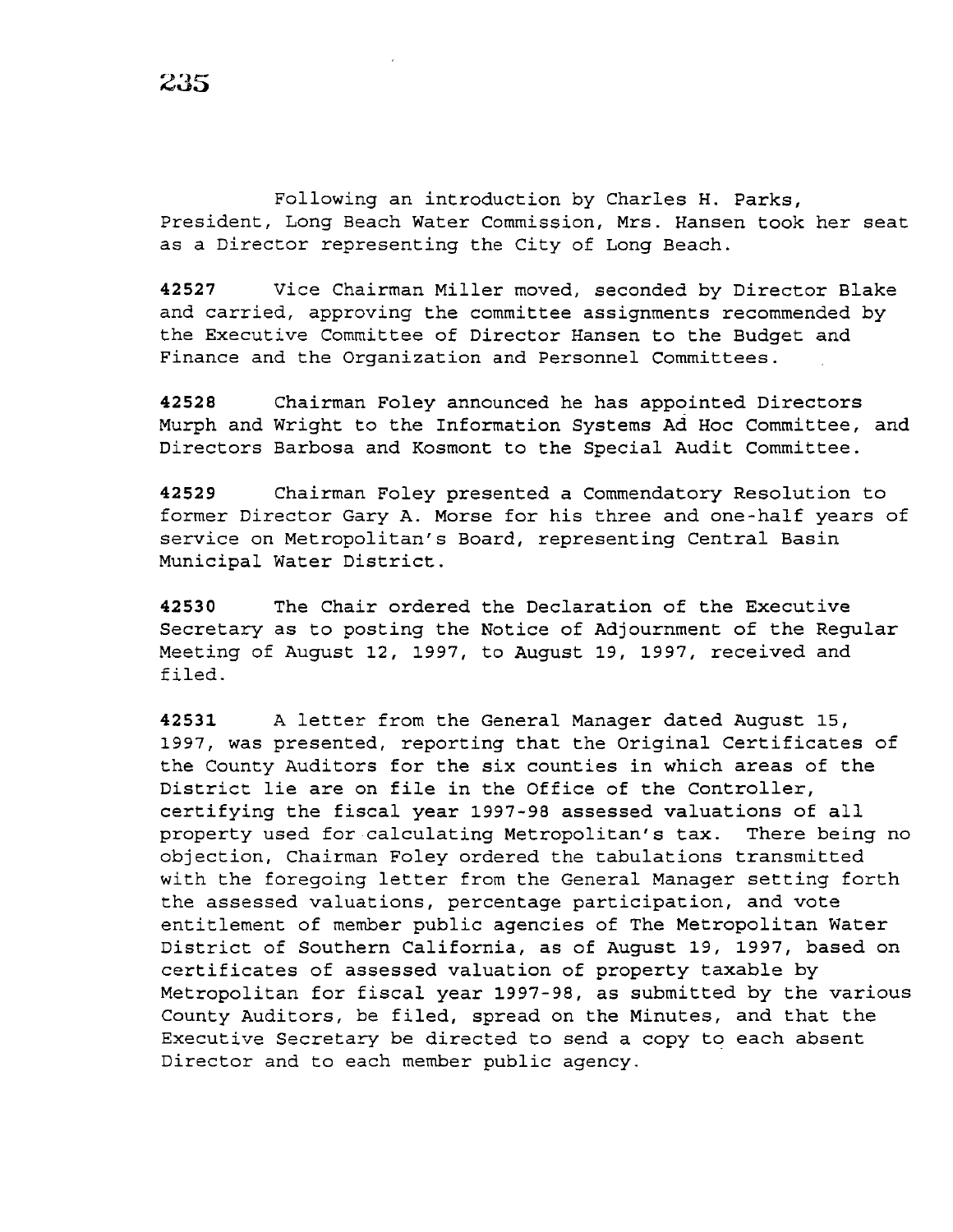# Assessed Valuations, Percentage Participation, and Vote Entitlement of Member Public Agencies of The Metropolitan Water District of Southern California as of August 19, 1997

Assessed Valuation

| Member Agency        | Amount<br>Certified      | Percent<br>of Total | Vote<br>Entitlement |
|----------------------|--------------------------|---------------------|---------------------|
|                      |                          |                     |                     |
| Beverly Hills        | 8, 197, 142, 032         | 0.93                | 820                 |
| Burbank              | 8,566,701,404            | 0.98                | 857                 |
| Calleguas MWD        | 33,861,006,258           | 3.86                | 3,386               |
| Central Basin MWD    | 57, 111, 524, 901        | 6.50                | 5,711               |
| Chino Basin MWD      | 32, 511, 434, 830        | 3.70                | 3,251               |
| Coastal MWD          | 26, 936, 567, 890        | 3.07                | 2,694               |
| Compton              | 1,640,003,744            | 0.19                | 164                 |
| Eastern MWD          | 18,035,521,845           | 2.05                | 1,803               |
| Foothill MWD         | 5,506,719,450            | 0.63                | 551                 |
| Fullerton            | 6,504,540,365            | 0.74                | 650                 |
| Glendale             | 10, 712, 525, 368        | 1.22                | 1,071               |
| Las Virgenes MWD     | 8, 495, 584, 414         | 0.97                | 849                 |
| Long Beach           | 17, 721, 448, 420        | 2.02                | 1,772               |
| Los Angeles          | 180, 986, 222, 760       | 20.62               | 18,099              |
| MWD of Orange County | 114,848,189,116          | 13.08               | 11,485              |
| Pasadena             | 8, 821, 343, 824         | 1.00                | 882                 |
| San Diego County     |                          |                     |                     |
| Water Authority      | 137, 396, 688, 689       | 15.65               | 13,740              |
| San Fernando         | 746, 914, 177            | 0.09                | 75                  |
| San Marino           | 1,973,225,710            | 0.22                | 197                 |
| Santa Ana            | 10, 131, 619, 098        | 1.15                | 1,013               |
| Santa Monica         | 9, 492, 225, 204         | 1.08                | 949                 |
| Three Valleys MWD    | 25, 117, 758, 964        | 2.86                | 2,512               |
| Torrance             | 11, 133, 727, 506        | 1.27                | 1,113               |
| Upper San Gabriel    |                          |                     |                     |
| Valley MWD           | 36, 137, 475, 067        | 4.12                | 3,614               |
| West Basin MWD       | 62, 568, 007, 711        | 7.13                | 6,257               |
| Western MWD          | 26,649,320,586           | 3.03                | 2,665               |
| TOTAL ASSESSED       |                          |                     |                     |
| VALUATIONS WITHIN    |                          |                     |                     |
| DISTRICT             | <u>\$877.923.805.791</u> | <u> 100.00</u>      | 87,792              |

The above valuations include only those which have been certified by the County Auditors, in accordance with Section 305 of the Metropolitan Water District Act, Statutes of 1969, as amended. The certified valuations nave been reduced to reflect Homeowners' Property Exemptions and do not include areas excluded from the District.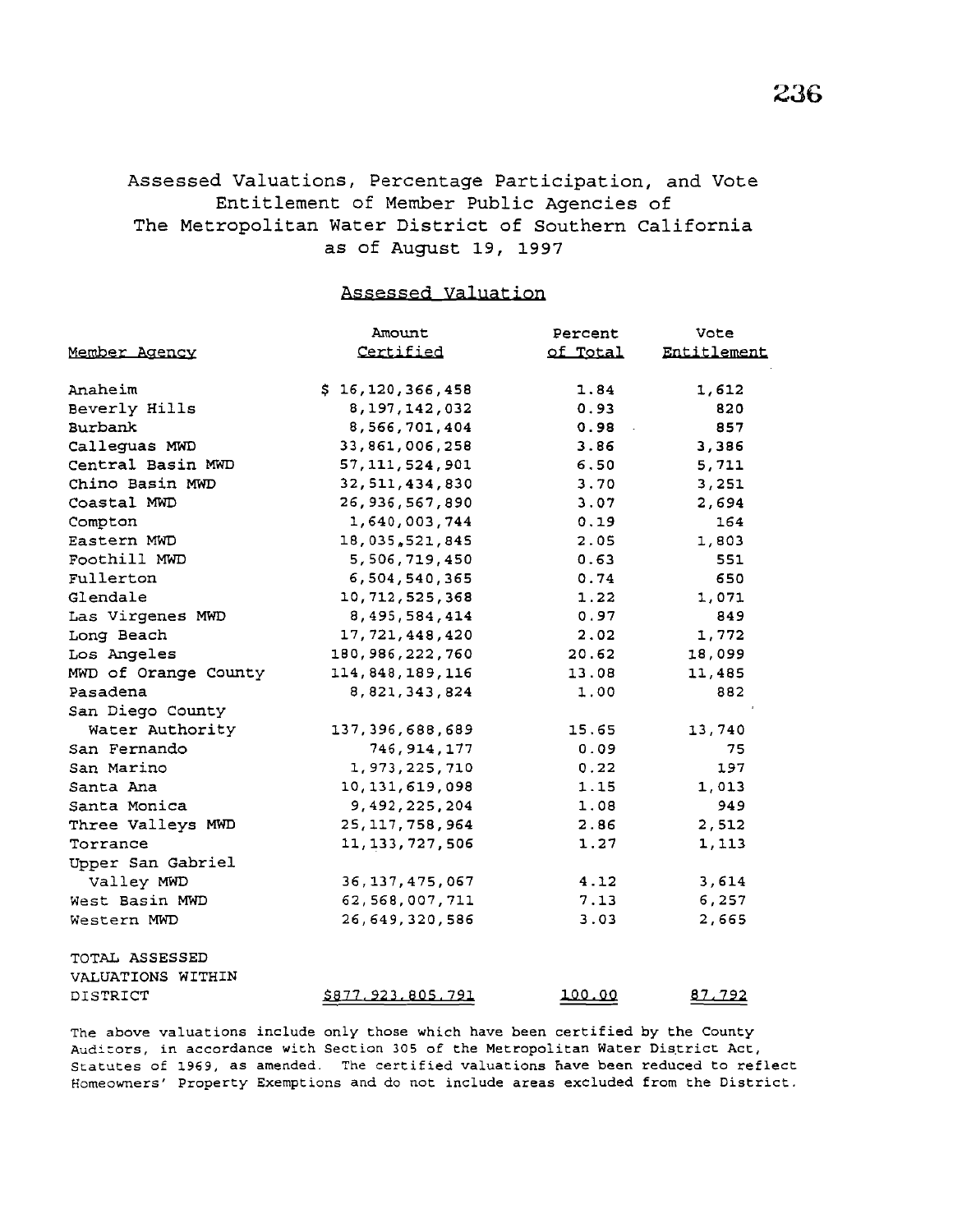**42532** Budget and Finance Committee Chairman Blake moved, seconded by Director Little, that the Board adopt **Resolution 8549**  transmitted with the General Manager's letter dated August 15, 1997, which fixes Metropolitan's secured property tax rate for its purposes for fiscal year 1997-98 at .0089 percent of assessed valuations and the unsecured rate at .0089 percent (the same rates as for fiscal year 1996-97), together with the various tax rates for annexation charges due Metropolitan, thereby producing a total levy of \$93,378,826, including an allocation estimated at \$8,475,350 for countywide taxes on utilities, resulting in projected net tax revenues of \$84,391,166, after allowing for estimated delinquencies, allocations for redevelopment agencies and adjustments for supplemental tax collections and prior years' tax collections, said Resolution entitled:

**A RESOLUTION LEVYING TAXES FOR THE FISCAL YEAR COMMENCING JULY 1, 1997 AND ENDING JUNE 30, 1998 FOR THE PURPOSES OF THE METROPOLITAN WATER DISTRICT OF SOUTHERN CALIFORNIA** 

Chairman Foley called for a vote on the motion.

The following *is* a record of the vote on the motion:

Ayes: Anaheim (Dir. Alario, 1,612 votes), Beverly Hills (Dir. Webster, 820 votes), Burbank (Dir. McCauley, 857 votes, Calleguas Municipal Water District (Dirs. Grandsen and Miller, 3,386 votes), Central Basin Municipal Water District (Ayes: Dirs. Castro and Pace. Absent: *Dir.* Ibbetson. 5,711 votes), Chino Basin Municipal Water District (Dirs. Hill and Troxel, 3,251 votes), Coastal Municipal Water District (Dirs. McMurray and Owen, 2,694 votes), Compton (Dir. Murph, 164 votes), Eastern Municipal Water District (Dir. Gilbert, 1,803 votes), Foothill Municipal Water District (Dir. O'Neil, 551 votes), Fullerton (Dir. Blake, 650 votes), Glendale (Dir. Rez, 1,071 votes), Las Virgenes Municipal Water District (Dir. Peterson, 849 votes), Long Beach (Dir. Hansen, 1,772 votes), Los Angeles (Ayes: Dirs. Herman, Kosmont, Russell, and Wein. Absent: Dirs. Luddy and Moret. 18,099 votes), Municipal Water District of Orange County (Dirs. Bannister, Foley, Huntley, King, and Witt, 11,485 votes), Pasadena (Dir. Brick, 882 votes), San Diego County Water Authority (Ayes: Dirs. Frahm, Krauel, Mason, Parker, and Watton. Absent: Dir. Griffen. 13,740 votes), San Fernando (Dir. Rascon,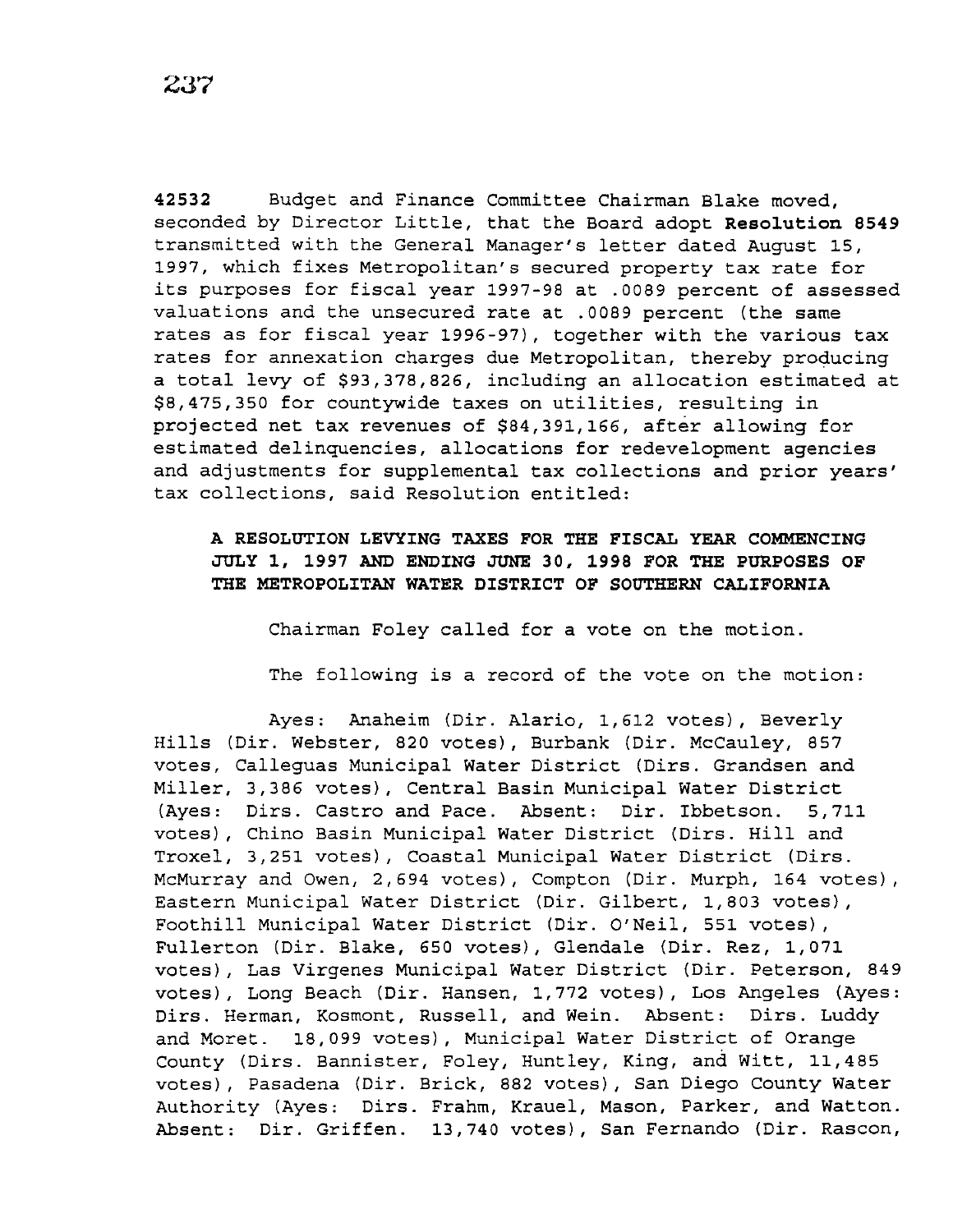75 votes), Santa Ana (Dir. Coughran, 1,013 votes), Santa Monica (Dir. Abdo, 949 votes), Three Valleys Municipal Water District (Dir. Barbosa, 2,512 votes), Torrance (Dir. Wright, 1,113 votes), Upper San Gabriel Valley Municipal Water District (Dirs. Fellow and Forbes, 3,614 votes), West Basin Municipal Water District (Dirs. Barker, Dymally, and Little, 6,257 votes), Western Municipal Water District of Riverside County (Dirs. Krieger and Mylne, 2,665 votes). Total 87,595 votes.

Noes: None.

Abstains: None.

Absent: San Marino (Dir. Morris, 197 votes). Total 197 votes.

The Chair declared Resolution 8549 adopted by a unanimous vote of the Board representing more than the required two-thirds vote.

42533 Vice Chairman Miller moved, seconded by Director Blake and carried, authorizing preparation of a Commendatory Resolution for former Director Doude Wysbeek.

42534 Chairman Foley reported on the progress of the negotiations being conducted by David Kennedy, Director of the Department of Water Resources, on the San Diego/IID transfer and the development of a California Plan on the Colorado River. The Chairman also reported that at the workshop held in San Diego, the Directors listed governance as one of the main issues to be discussed. He stated he is considering the formation of a Blue Ribbon panel to assist in this matter, and asked Directors to submit names of individuals who would be able to serve on this panel.

42535 Director Wein moved, seconded by Director Dymally and carried unanimously, adopting Resolution 8550 expressing support of Director Blake for Vice President of the Association of California Water Agencies, said Resolution entitled:

RESOLUTION IN SUPPORT OF JAMES H. BLAKE FOR ACWA VICE-PRESIDENT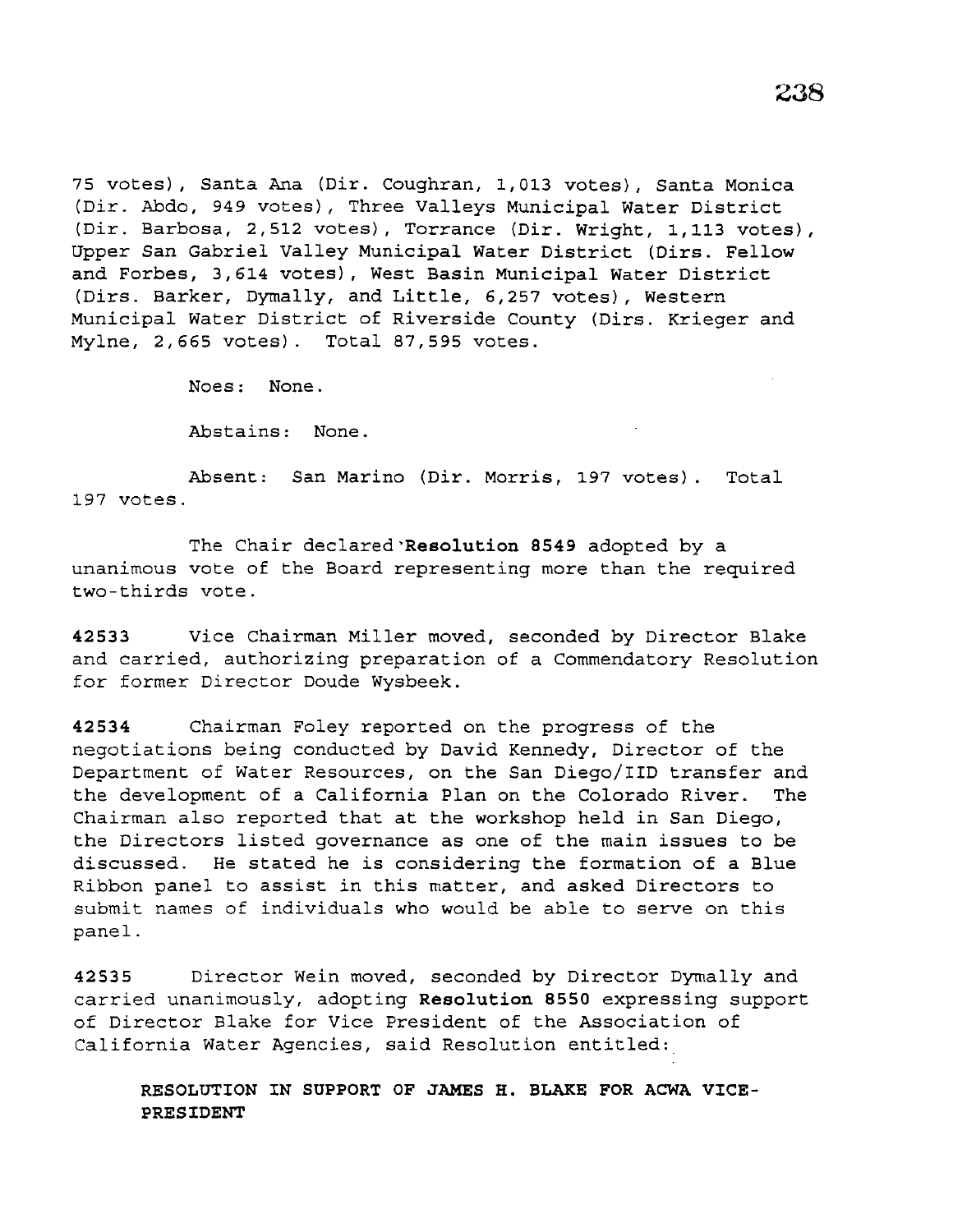**42536** Special Committee on Real Property Management Chairman King reported on the continuing development and construction of the new Headquarters Building, and that the project remains on schedule and within budget. He also reported on the successful purchase of the seven acres of land at the Weymouth plant, and the development of the Real Property Asset Information Management System.

**42537** General Manager Wodraska reported that there was a meeting on August 11 of the seven states where Director David Kennedy presented the California Plan for the Colorado River; and although the other states have been in support of the process, they are less enthusiastic about the progress made to date by California. He stated that Director Kennedy will be concluding his process of trying to come up with a California Plan within the next several months. Mr. Wodraska reported there *is* nothing new on the status of the negotiations with San Diego County Water Authority regarding the transfer and the wheeling rates, but that this matter has been folded into the negotiations with Director Kennedy.

**42538** By video, the Board received the following reports:

Chief Engineer Snyder reported on the Engineering Division's management planning efforts. He stated that presentations regarding the draft Management Plan are being made to various stakeholder groups and feedback is being actively solicited. The division's goal is to incorporate stakeholder input, finalize the Management Plan, and begin implementation by October 1997.

Chief of Planning and Resources Man reported on the CALFED Bay-Delta Category III Program which is central to Metropolitan's long-term strategy of attaining water supply reliability while restoring the Bay-Delta environment. To date, 38 Category III projects located throughout the Bay-Delta watershed have been funded by diversified partnerships. She then introduced Steve Hirsch, Senior Resource Specialist, who gave a brief overview of some of the projects funded by the Category III Program.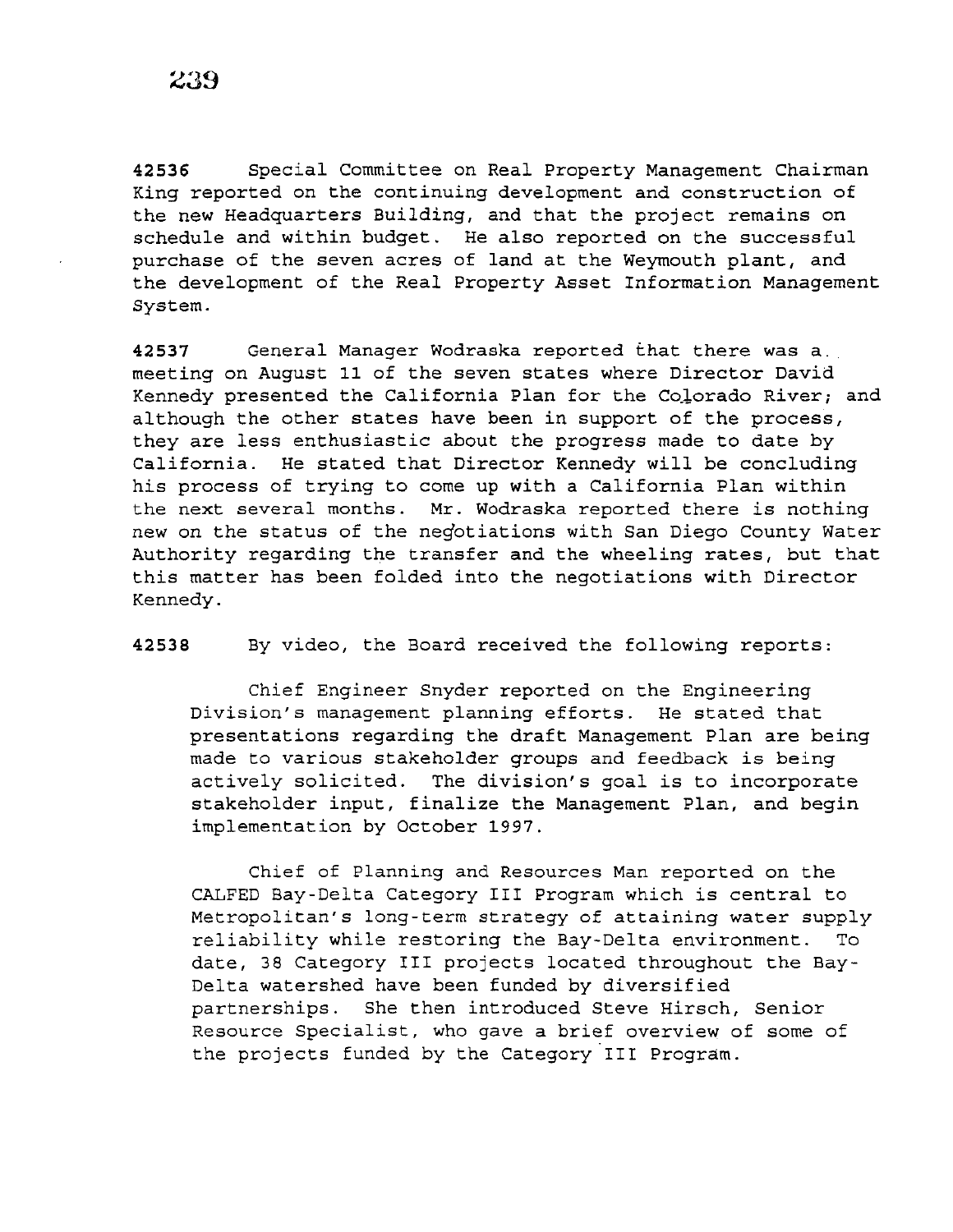Chief of Operations Malinowski reported on the power outage in the eastern part of California which affected Metropolitan's hydroelectric power plants; the failure on the Department of Water Resources' California Aqueduct where a crack in a side panel downstream of the Banks pumping plant in the Delta forced DWR to draw sections of the aqueduct down faster than normal, and then further downstream toward San Luis Reservoir, about 150 linear feet of aqueduct sidewall slumped into the aqueduct and closed *it*  down for nearly a week. Mr. Malinowski commented on the planning in process to deal with the anticipated El Nino condition this winter. He also reported that with the recent hot weather, water demands went up to nearly 9,000 acre-feet a day, but have since receded to about 6,000 acrefeet a day with the cooler weather of mid-August.

Chief Financial Officer Becker reported on Metropolitan's financial condition, and of the two awards Metropolitan received from the Government Finance Officers Association for our 1996-97 Annual Budget and our comprehensive annual financial report for fiscal year 1995-96. Mr. Becker stated the records management is a part of the Finance and Business Services Division. He then introduced Assistant Chief Financial Officer Steve Ferguson and staff members Terry Harman and Rita Mendoza who reported on the cooperative agreement with the Los Angeles Department of Water and Power to share the use of their new multimillion dollar records center.

Director King withdrew from the Meeting at 1:43 p.m.

42539 General Manager Wodraska recognized Chief Engineer Snyder's outstanding staff support unit's work on the Engineering report which shows a forty percent reduction in staff over a period of time, and reported that the Operations Division had gone through a similar exercise with a twenty percent reduction in its staff. He reported on the Business Resumption Plan with Bert Becker being in charge of the business aspect and that a mock simulation of a terrorist takeover was held. Mr. Wodraska advised the Board of the Bass brothers' selling of their land holdings and associated water rights in the Imperial Valley to U.S. Filter Corporation of Palm Desert. He reported on the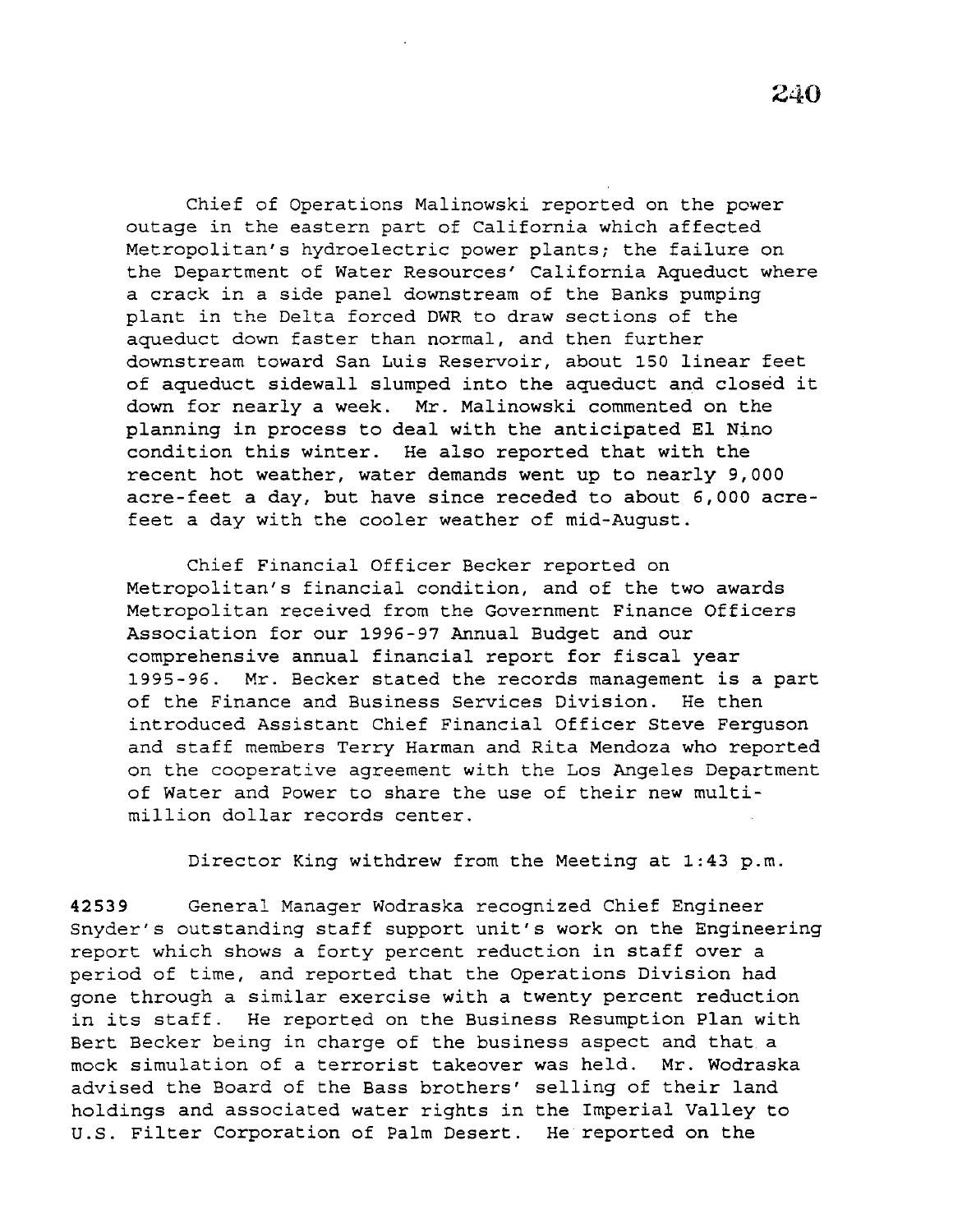August 12 letter of Governor Wilson to President Clinton urging the President's support and to extend the Bay-Delta Accord. Senator Feinstein also expressed support for the extension of this Accord, which expires *in* December 1997. On behalf of himself, the General Counsel, and the Auditor, Mr. Wodraska invited the Board to an appreciation reception on August 26 at the Huntington Library and to view the exhibit "Envisioning Eden--Water and the Selling of Los Angeles--1880 to 1930".

Director Herman withdrew from the Meeting at 1:50 p.m.

**42540** General Counsel Taylor reported on the.status of the validation action filed by Metropolitan regarding short-term wheeling rates. At the July 28 hearing Judge Kay found that (1) Metropolitan's summons was adequate, (2) Metropolitan may properly use the validation statute to validate its wheeling rates, and (3) Metropolitan's validation complaint, on its face, does not appear to be unreasonable or invalid. The judge has scheduled a hearing for October 9 on the issues of whether Metropolitan may set wheeling rates in advance or must do so on a case by case basis; and the legality of our methodology for calculating the rates, including the "postage stamp" calculations, and whether Metropolitan may include costs of the entire system, or just those portion of the system used *in* the wheeling transaction.

Mr. Taylor reported on the CTSI litigation where a judgment for \$150,000 was entered against Metropolitan, and that the District filed a petition for a new trial, which was granted. The new trial date is February 4, 1998.

Mr. Taylor reported that the Guy F. Atkinson Company has filed for bankruptcy, which company is part of a joint venture with Washington and Zachry working on the Eastside Reservoir Project. He stated special counsel has been retained and that staff will be meeting with the chief executive officers of the companies involved to review this matter.

Mr. Taylor further reported on the dust control measures being taken at the Eastside Reservoir Project and that the contractors are operating under a dust control plan approved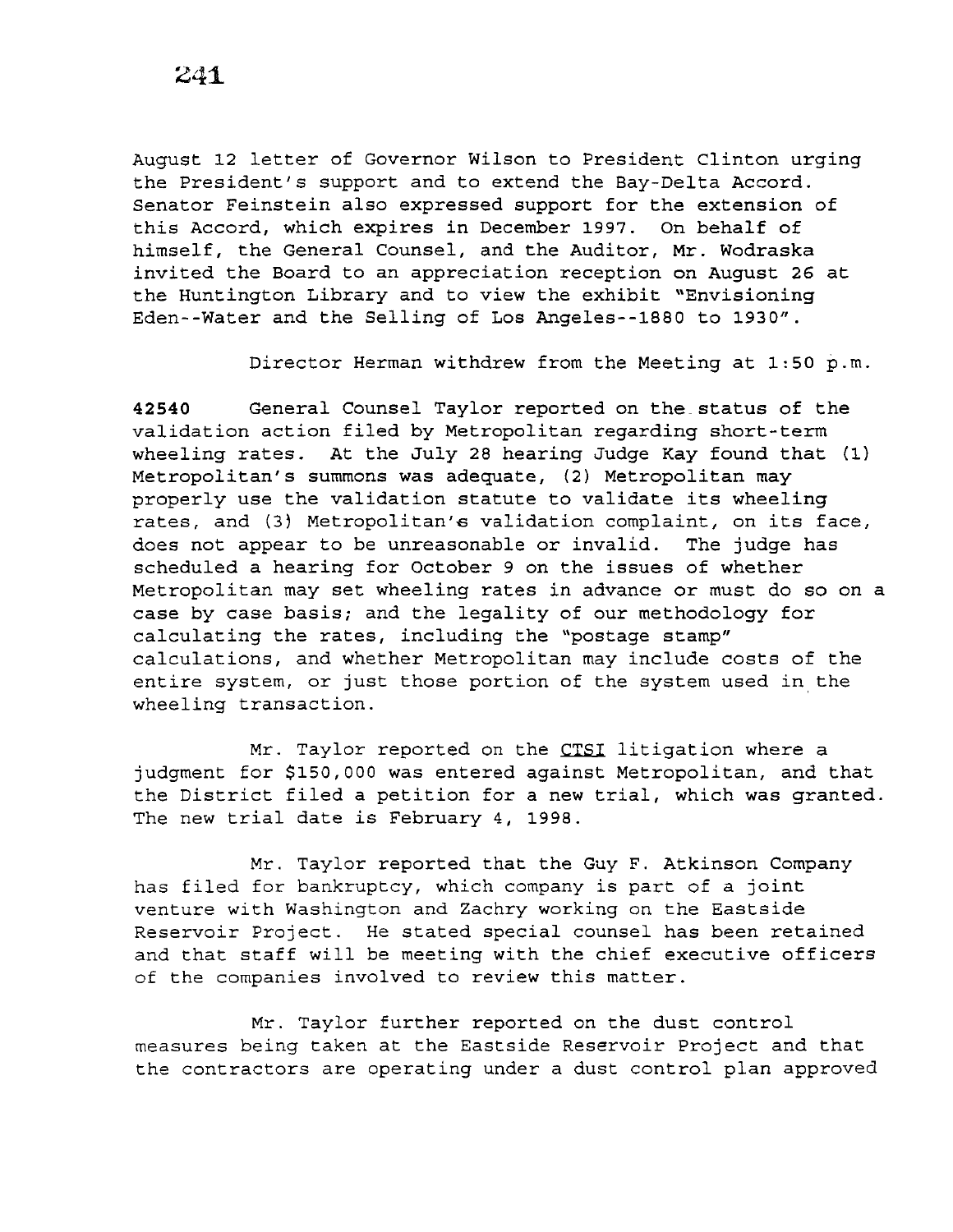and monitored by the Southern California Air Quality Management District.

**42541** The Chair noted Agenda Item 8-1, the agreement with Stockmar Industrial, Inc., and Agenda Item 8-15, the agreement with Edelman Public Relations Worldwide, have been withdrawn.

**42542** Director Blake moved, seconded by Board Secretary Murph and carried, adding Agenda Items 8-4, 8-5, 8-7 through 8-11, and 8-13 to the Consent Calendar.

Vice Chairman Miller moved, seconded by Director Blake and carried, and the Board approved the Consent Calendar Items, **M.I. 42543** through **M.I. 42567,** as follows:

**42543** Awarded a fixed price construction contract in the amount of \$1,992,757 to Mitchell Pacific Constructors, Inc., to install rock anchors and complete the seismic upgrade of the discharge pipelines at the Julian Hinds Pumping Plant, as set forth in the General Manager's letter dated July 29, 1997.

**42544** Authorized (1) Appropriation No. 15303 in the amount of \$750,000 from the Pay-As-You-Go Fund, to finance all estimated costs for the design and construction of a fence along the San Diego Canal; (2) the General Manager to have all work performed; and (3) delegating to the General Manager the authority to award a lump-sum contract not to exceed \$525,000 for the removal and replacement of the fence along the west side of the San Diego Canal, subject to the contract being in form approved by the General Counsel, as set forth in the General Manager's letter dated July 29, 1997.

**42545** Authorized (1) No. 15 to Appropriation No. 15122, an increase of \$700,000 to a total of \$299,327,000 from the 1996 Revenue Bond Construction Fund, to provide administrative services for the Project Labor Agreement for the Inland Feeder Program; and (2) the General Manager to amend an agreement with Parsons Constructors Inc., in the amount of \$700,000 for a total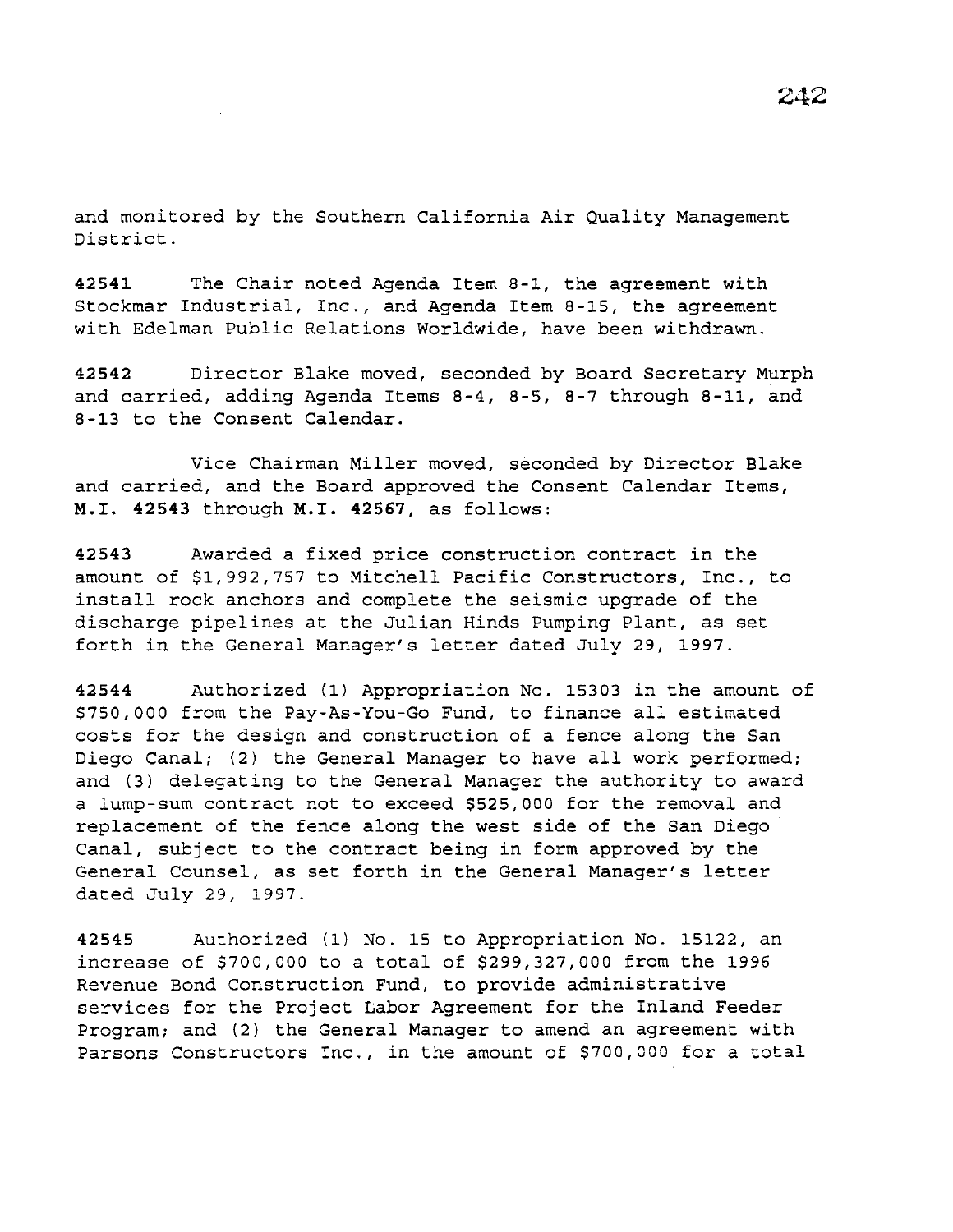agreement amount of \$780,000, as set forth in the General Manager's letter dated July 29, 1997.

Directors Frahm, Krauel, Mason, Parker, and Watton requested to be recorded as voting no.

**42546** Authorized (1) No. 2 to Appropriation No. 15160, an increase of \$1,212,000 to a total of \$1,842,000 from the Pay-As-You-Go Fund, to finance the construction of a protective roof over the existing San Jacinto Diversion Structure; (2) awarding of a fixed price construction contract to Advanco Constructors, Division of Zurn Constructors, Inc., for \$739,826; and (3) the General Manager to amend an agreement for construction support services with Myers, Nelson & Houghton, Inc., for a total agreement amount of \$305,000, as set forth in the General Manager's letter dated July 29, 1997.

**42547** Authorized (1) No. 1 to Appropriation No. 15229, an increase of \$800,000 to a total amount of \$1,300,000 from the Pay-As-You-Go Fund, to finance all estimated costs for construction, contract administration, and field inspection for continued delivery of high quality water by providing more reliable filters in Module 4 at the Robert A. Skinner Filtration Plant; (2) the General Manager to have all work performed; and (3) the award of a lump sum contract to ERS Industrial Services, Inc., in the amount of \$549,000 to remove and dispose of existing filter media and replace with new filter media, subject to the contract being in form approved by the General Counsel, as set forth in the General Manager's letter dated July 29, 1997.

**42548** Authorized (1) the development of the Real Property Asset Information Management System; and (2) No. 1 to Appropriation No. 15293, an increase of \$1,513,800 to a total of \$2,093,400 from the Pay-As-You-Go Fund, to finance the above system, as set forth in the General Manager's letter dated July 7, 1997.

**42549** Authorized the General Manager to execute a sole source contract with Raytheon Aircraft Services of Van Nuys, California, for the purchase of a new 1997 Beechcraft' Baron 58, twin-engine, six-place aircraft, complete with all standard equipment and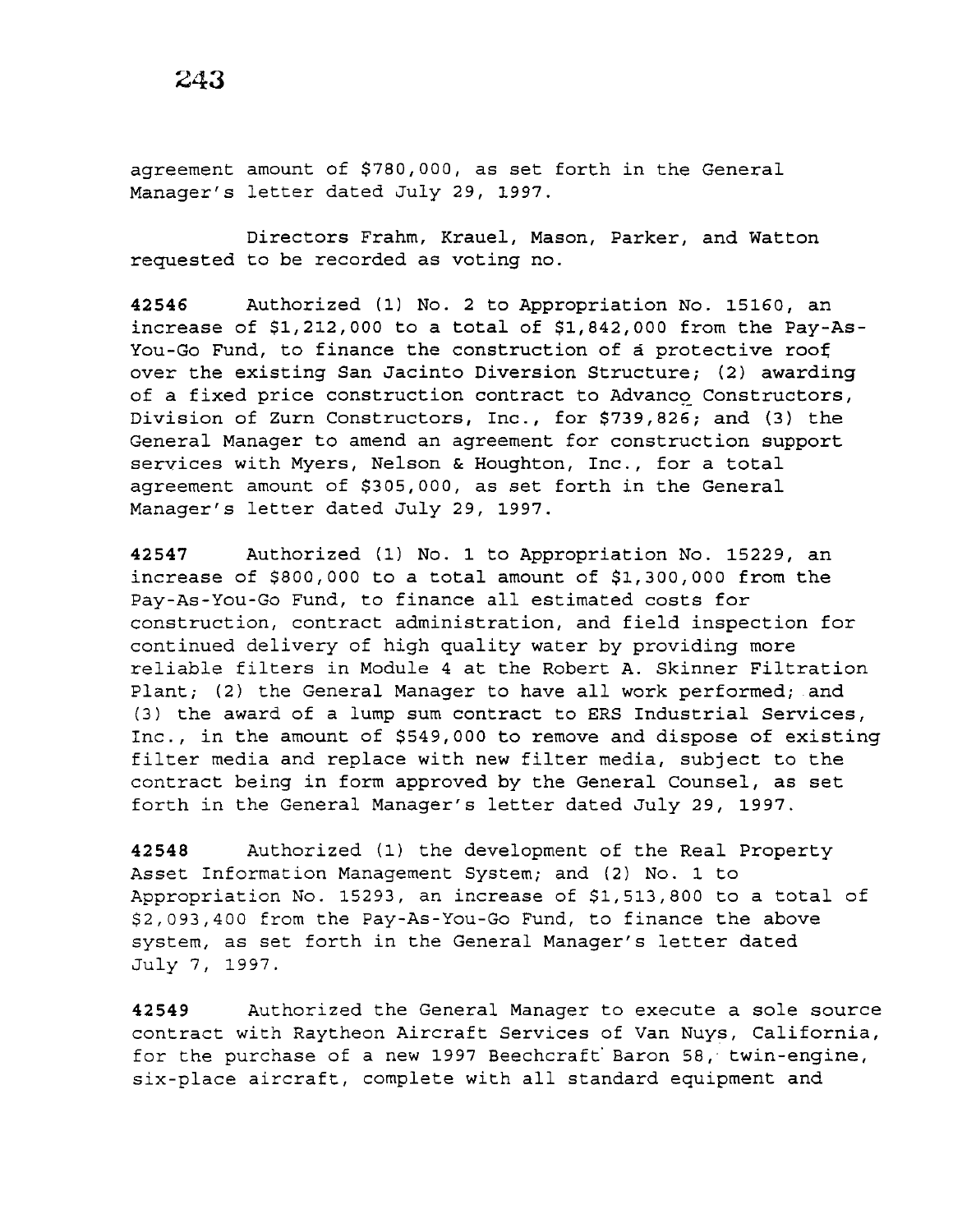avionics, as set forth in the General Manager's letter dated July 22, 1997.

**42550** Adopted **Resolution 8551** as shown in Exhibit A to the General Manager's letter dated July 28, 1997, giving notice of intention to impose standby charges at the rate of \$9.23 per acre or per parcel of less than one acre within the proposed Thirty-Seventh Fringe Area Annexation to Metropolitan, Western Municipal Water District of Riverside County, and Murrieta County Water District, as set forth in the General Manager's letter dated July 28, 1997, said Resolution entitled:

**RESOLUTION OF THE BOARD OF DIRECTORS OF THE METROPOLITAN WATER DISTRICT OF SOUTHERN CALIFORNIA GIVING NOTICE OF INTENTION TO IMPOSE STANDBY CHARGE CONTINGENT UPON ANNEXATION** 

**42551** Approved \$300,000 (\$100,000 annually for three consecutive years, beginning fiscal year 1997-98) for an educational water fountain exhibit at the entrance of the renovated California Science Center, a state museum, located at 700 State Drive, Los Angeles, California, as set forth in the General Manager's letter dated August 4, 1997.

Director Mason requested to be recorded as voting no.

**42552** Adopted **Resolution 8552** authorizing an Amendment to the Contract Between the Board of Administration of the Public Employees' Retirement System and the Board of Directors of The Metropolitan Water District of Southern California to provide the 2% at 55 benefit formula for local miscellaneous members effective December 28, 1997, and certifying the final action of the governing body, as set forth in Exhibits A, B, and C to the General Manager's letter dated July 11, 1997, said Resolution entitled:

## **RESOLUTION AUTHORIZING AN AMENDMENT TO THE CONTRACT**

**42553** The Board (1) approved the reallocation of an existing budgeted position to a new Chief of Communications position as set forth in Attachment A to the General Manager's letter dated August 7, 1997; (2) amended the Administrative Code as

 $\lambda$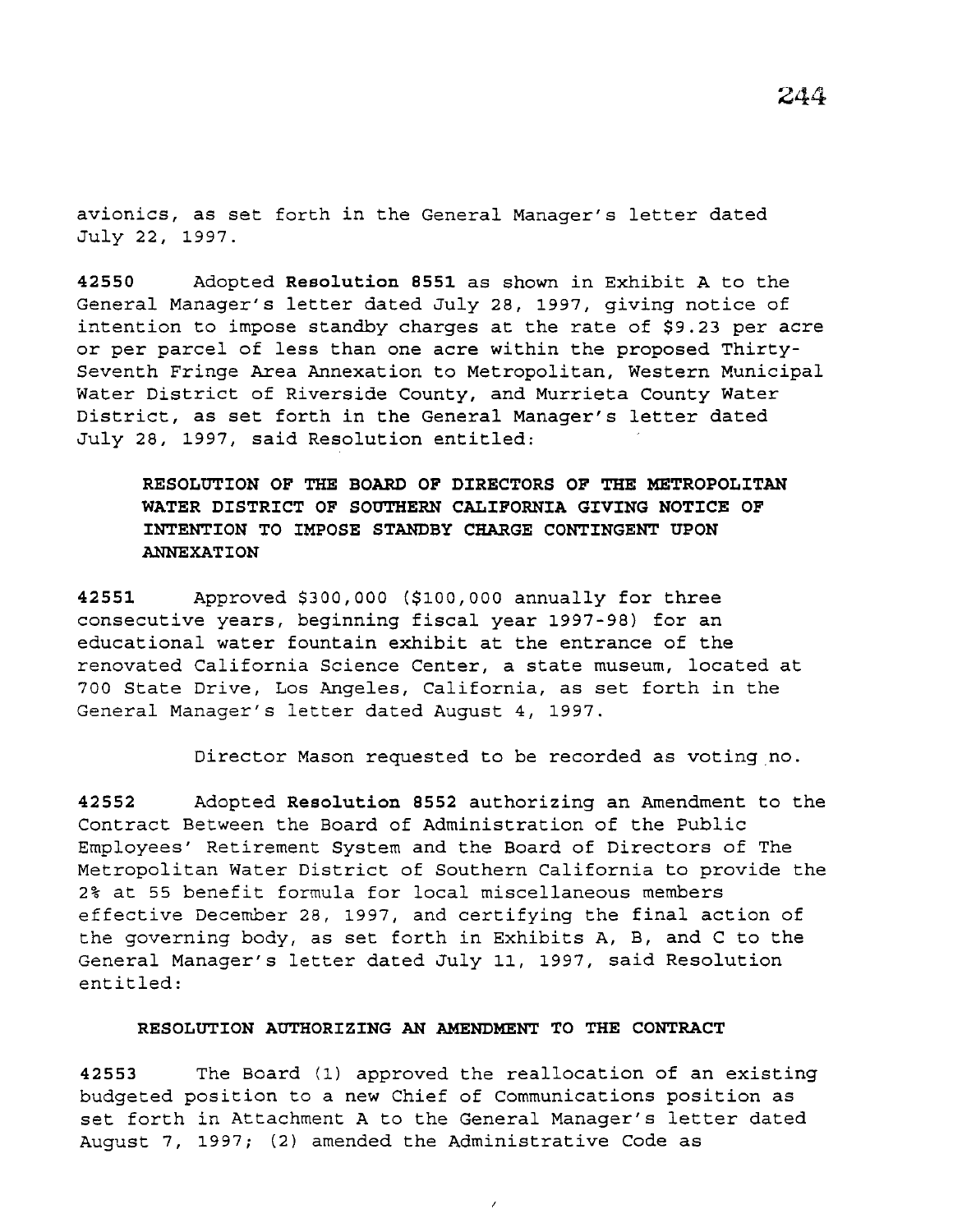appropriate; and (3) approved the appointment of John (Jack) Maloy as interim Chief of Communications.

Director Mason requested to be recorded as voting no.

42554 Authorized (1) Metropolitan to provide water quality services to the Tucson Water Department pursuant to a contract approved in form by the General Counsel; and (2) all ancillary activities necessary to implement the contract, as set forth in the General Manager's letter dated July 17, 1997.

42555 Authorized the General Manager to execute a third amendment to Agreement No. 6523 with Munger, Tolles & Olson to raise the maximum amount of the contract by \$250,000 to a maximum of \$923,000 as allocated in the project budget to provide for continuing legal and related consulting services for the development of the new Headquarters Building, subject to the amendment being in form approved by the General Counsel, as set forth in the letter jointly signed by the General Manager and the General Counsel dated August 5, 1997.

Director Mason requested to be recorded as voting no.

42556 Approved Metropolitan's membership in the San Gabriel Valley Chamber of Commerce and Cities Consortium in the amount of \$5,000 for fiscal year 1997-98, as set forth in the General Manager's letter dated August 5, 1997.

42557 Approved, in accordance with Administrative Code Section 11203, Metropolitan's membership in the National Water Research Institute in the amount of \$50,000 for fiscal year 1997-98, as set forth in the General Manager's letter dated July 29, 1997.

42558 Approved a contribution of \$5,000 to the Agricultural Education Foundation's Agricultural Leadership Program in each of the next two years, as set forth in the General Manager's letter dated August 5, 1997.

42559 Amended Sections 5101(c), 6325, 6500, and 11202 of the Administrative Code to read as set forth in Attachment A to the General Counsel's letter dated July 21, 1997, relating to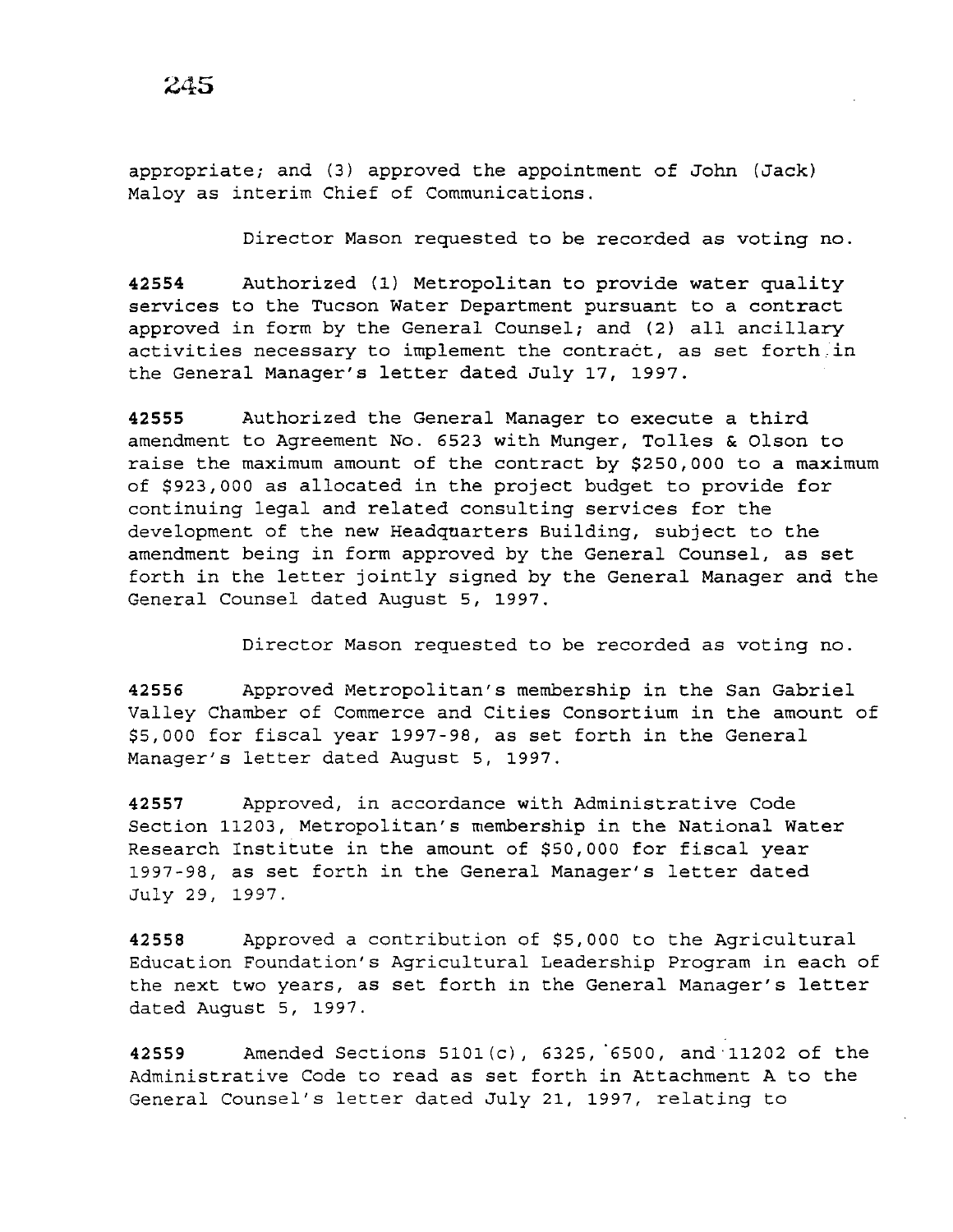safekeeping of securities, international travel, deletion of the position of Assistant Director of Human Resources from the list of unrepresented employees, and an increase in the authorized amount of annual dues which may be paid by a department head for organizations, respectively.

42560 Authorized (1) No. 39 to Appropriation No. 15123, an increase of \$27,900,000 to a total of \$1,711,152,000 from the 1996 Revenue Bond Construction Fund, to construct the Pressure-Control Structure for the Eastside Reservoir Project; and (2) award of a fixed price construction contract in the amount of \$22,369,407 to Advanco Constructors, Inc., as set forth in the General Manager's letter dated August 19, 1997.

42561 Authorized (1) No. 40 to Appropriation No. 15123, an increase of \$7,400,000 to a total of \$1,718,552,000 from the 1996 Revenue Bond Construction Fund, to provide continued post-design services for the Eastside Reservoir Project; and (2) amending the agreement with Raytheon Infrastructure Services, Incorporated, in the amount of \$7,400,000 for a total agreement amount of \$70,200,000, as set forth in the General Manager's letter dated August 1, 1997.

42562 Authorized (1) No. 2 to Appropriation No. 15257, an increase of \$10 million to a total amount of \$30 million, to provide the third and final installment of "seed money" for implementing the Bay-Delta Category III Program; and (2) the General Manager to expend up to such amount, upon issuance of appropriate credit by CALFED, subject to the credit being in form approved by the General Counsel, as set forth in the General Manager's letter dated August 5, 1997.

42563 Authorized No. 2 to Appropriation No. 15275, an increase of \$442,000 to a total of \$3,343,000 from the Pay-As-You-Go Fund, to finance the third year of the Cryptosporidium Action Plan, as set forth in the General Manager's letter dated July 11, 1997.

42564 Adopted, by a two-thirds vote, Resolution 8553 declaring the necessity for the Inland Fee'der Project and for the properties described in Exhibits A and B attached to the General Manager's letter dated July 29, 1997, and directing the General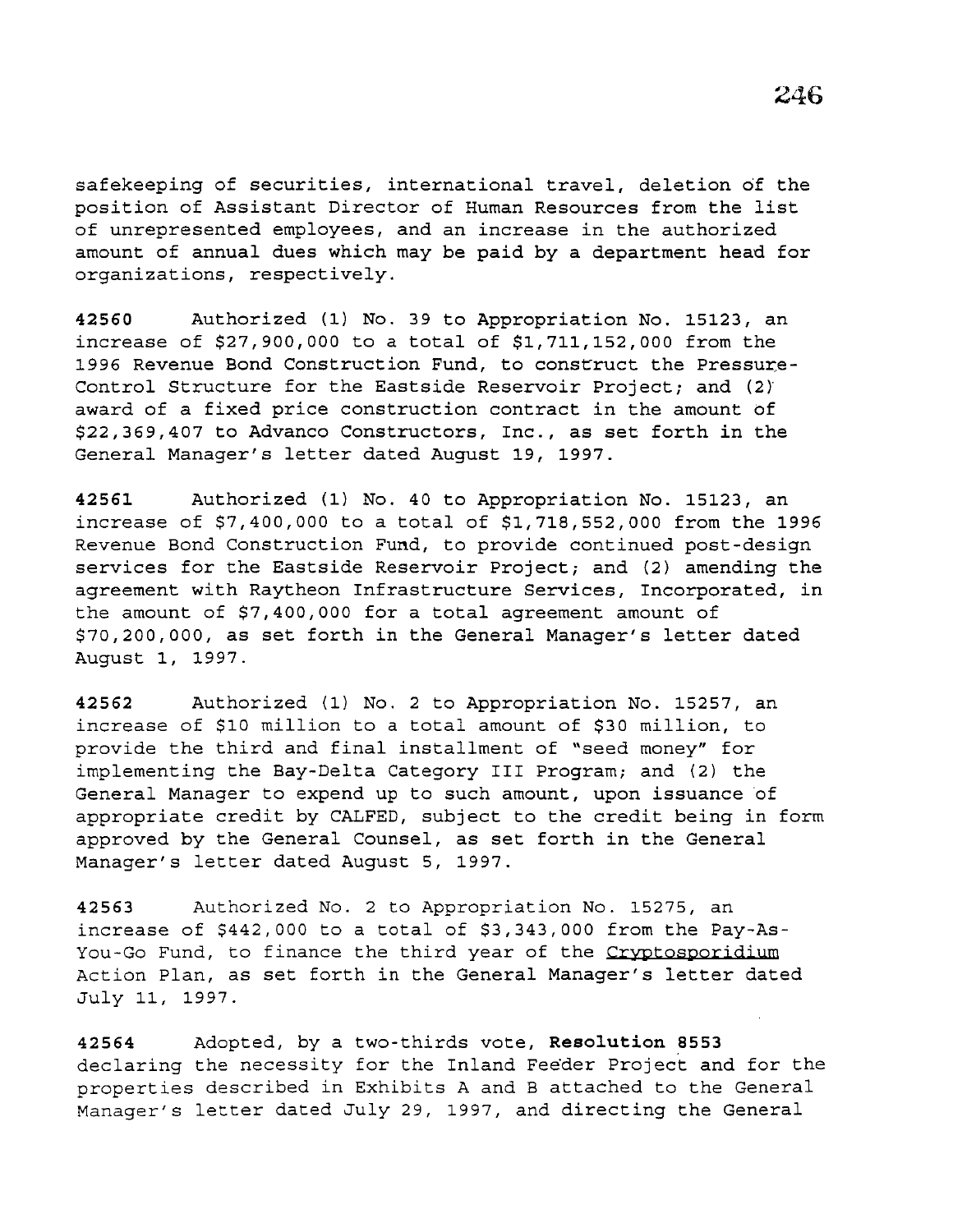Counsel to commence condemnation proceedings in San Bernardino County to acquire the easements, said Resolution entitled:

A RESOLUTION OF THE BOARD OF DIRECTORS OF THE METROPOLITAN WATER DISTRICT OF SOUTHERN CALIFORNIA DIRECTING THE CONDEMNATION OF CERTAIN PROPERTY SITUATED IN THE COUNTY OF SAN BERNARDINO (INLAND FEEDER PROJECT)

Directors Frahm, Krauel, Mason, Parker, and Watton. requested to be recorded as voting no.

42565 Adopted, by a two-thirds vote, Resolution 8554 declaring the necessity for the Inland Feeder Project and for the properties described in Exhibits A and B attached to the General Manager's letter dated July 29, 1997, and directing the General Counsel to commence condemnation proceedings in Riverside County to acquire the easements, said Resolution entitled:

A RESOLUTION OF THE BOARD OF DIRECTORS OF THE METROPOLITAN WATER DISTRICT OF SOUTHERN CALIFORNIA DIRECTING THE CONDEMNATION OF CERTAIN PROPERTY SITUATED IN THE COUNTY OF RIVERSIDE (INLAND FEEDER PROJECT)

Directors Frahm, Krauel, Mason, Parker, and Watton requested to be recorded as voting no.

42566 Adopted, by a two-thirds vote, Resolution 8555 declaring the necessity for the Inland Feeder Project and for the properties described in Exhibits A and B attached to the General Manager's letter dated July 29, 1997, and directing the General Counsel to commence condemnation proceedings in San Bernardino County to acquire the easements, said Resolution entitled:

A RESOLUTION OF THE BOARD OF DIRECTORS OF THE METROPOLITAN WATER DISTRICT OF SOUTHERN CALIFORNIA DIRECTING THE CONDEMNATION OF CERTAIN PROPERTY SITUATED IN THE COUNTY OF SAN BERNARDINO (INLAND FEEDER PROJECT)

Directors Frahm, Krauel, Mason, Parker, and Watton requested to be recorded as voting no.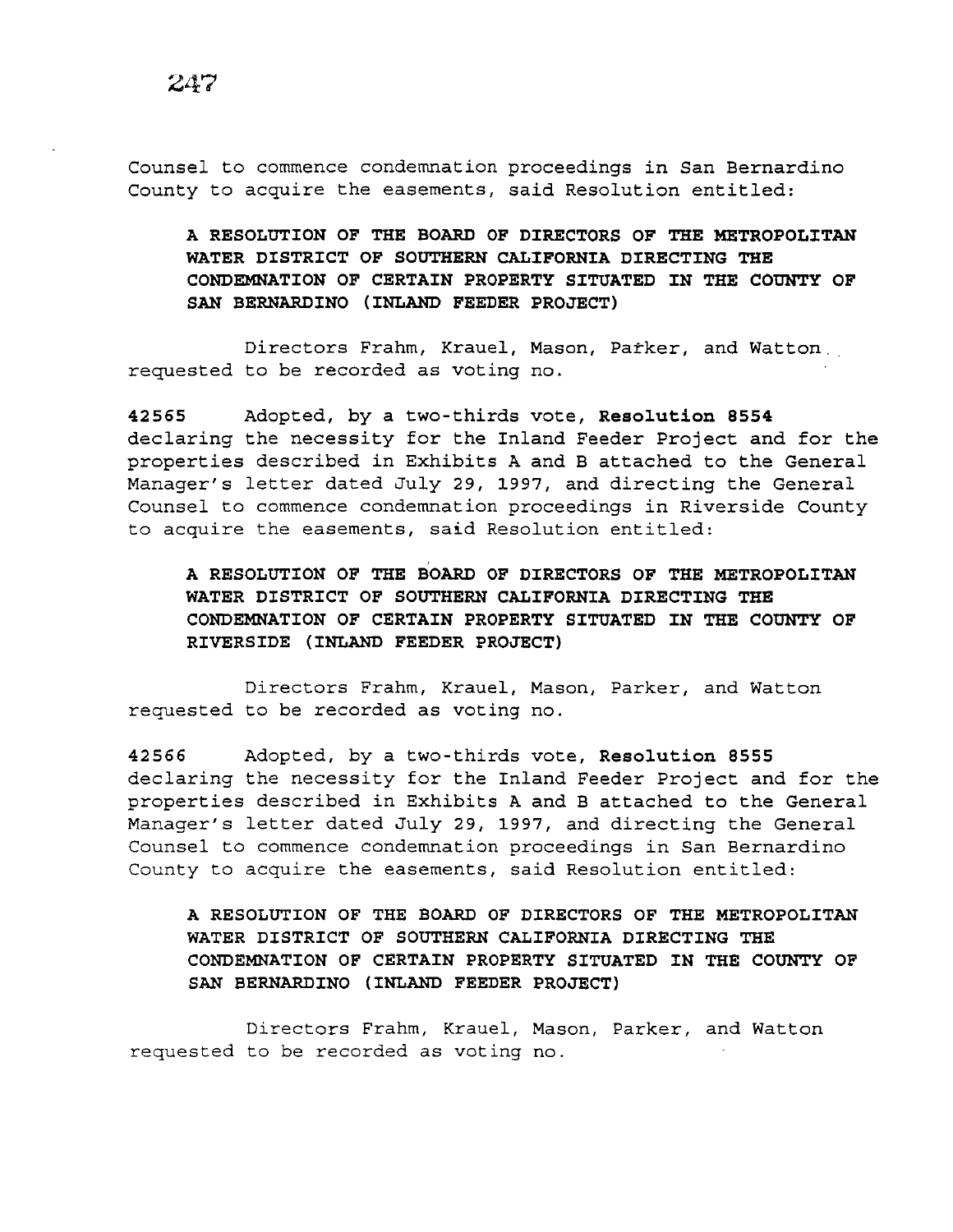**42567** Authorized (1) Appropriation No. 15306 in the amount of \$2,000,000 from the Pay-As-You-Go Fund, to purchase real property adjacent to F.E. Weymouth Filtration Plant; and (2) the General Manager to acquire the parcel owned by Mr. and Mrs. Wiegand (MWD Parcel 1425-1-100, Assessor's Parcel No. 8381-005-018), as set forth in the General Manager's confidential letter dated July 29, 1997.

**42568** The following listed communications were submitted for the information of the Board:

- a. Report of the General Manager on the operating data for the month of June, dated July 29, 1997.
- b. Report of the General Counsel on the activities of the Legal Department for the month of July, dated August 6, 1997.
- c. Report of the Auditor on the activities of the Audit Department for the month of July, dated August 1, 1997.
- d. Letter of the General Manager dated August 4, 1997, transmitting the Executive Financial Summary for the month of June.
- e. Letter of the General Manager dated July 17, 1997, submitting the annual report of payment of claims for lost matured or called bonds and interest coupons; issuance of duplicate bearer bonds; replacement of lost registered bonds.
- f. Letter of the General Manager dated July 10, 1997, submitting the quarterly report on changes in funding sources for capital program expenditures.
- g. Letter of the General Manager dated August 5, 1997, submitting a status report on Department of Water Resources Administrative and Operations and Maintenance Activities.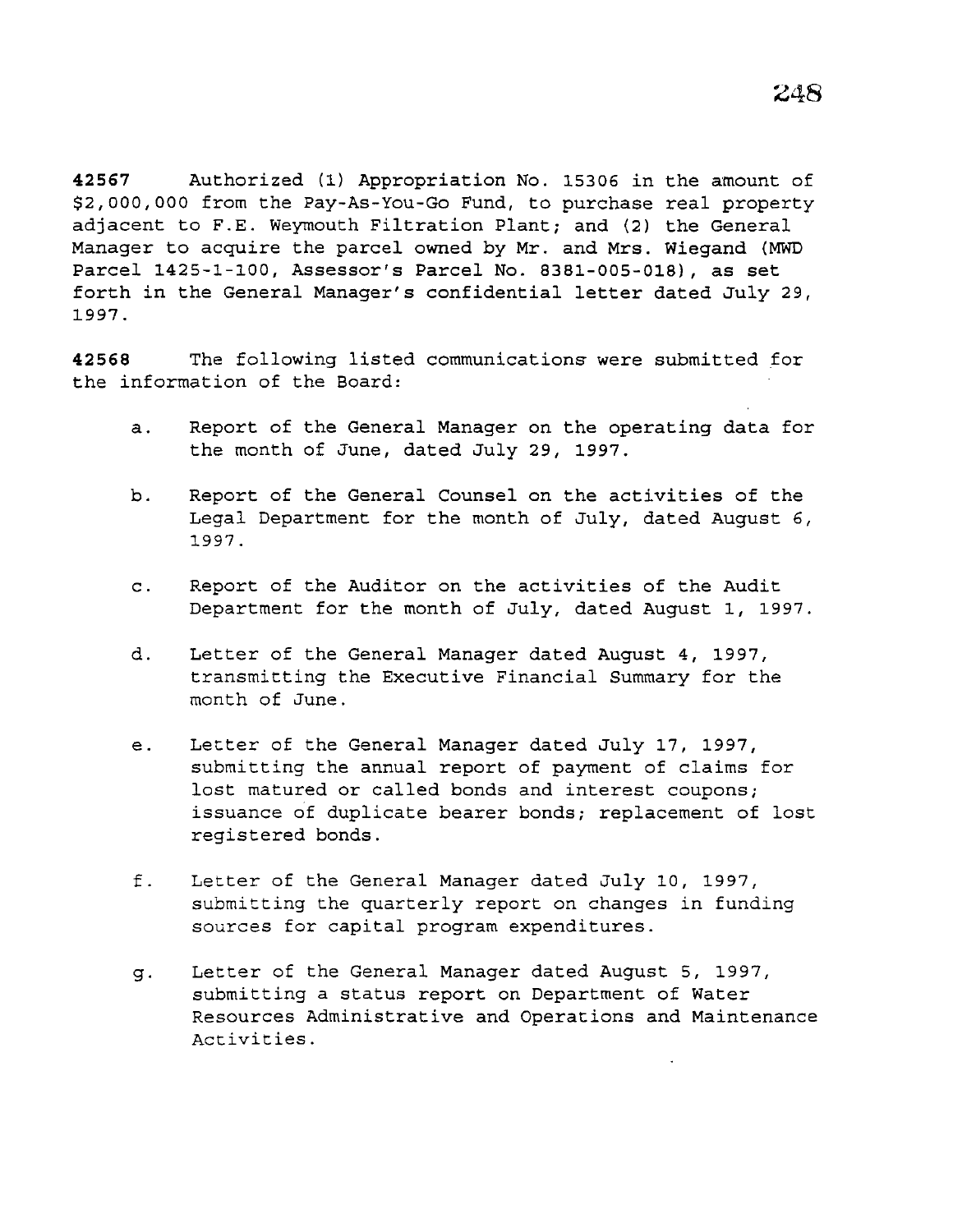- h. Letter of the General Manager dated July 29, 1997, submitting the stewardship report on Metropolitan Operations Insurance Program for fiscal years 1995-96 and 1996-97.
- i. Letter of the General Manager dated July 29, 1997, reporting on the Engineering Division Management Plan.
- j. Letter of the General Manager dated August 1, 1997, submitting the quarterly project status report for the Eastside Reservoir Project--April through June 1997.
- k. Letter of the General Manager dated July 29, 1997, submitting an executive summary of the Inland Feeder quarterly status report for April through June 1997.
- l. Letter of the General Manager dated July 28, 1997, regarding support for perchlorate research.
- m. Letter of the General Manager dated August 5, 1997, submitting an update on Federal Endangered Species Act activities.

Directors Dymally, Kosmont, Miller, and Owen withdrew from the Meeting at 2:04 p.m.

**42569** At 2:07p.m., pursuant to Government Code Section 54956.9(a), the Chair called the Meeting into closed session to consider Agenda Items:

8-14 Authorize (1) amendment to agreement with special counsel Carlsmith Ball Wichman Case & Ichiki, to increase amount payable from \$300,000 to \$700,000, for legal services; and (2) a settlement offer in Christina Bionghi dba Abacus Technical y. The Metropolitan Water District of Southern California, Los Angeles County Superior Court Case No. BC146354, as set forth *in* the General Counsel's confidential letter dated August 4, 1997. (Appropriation No. 15123)